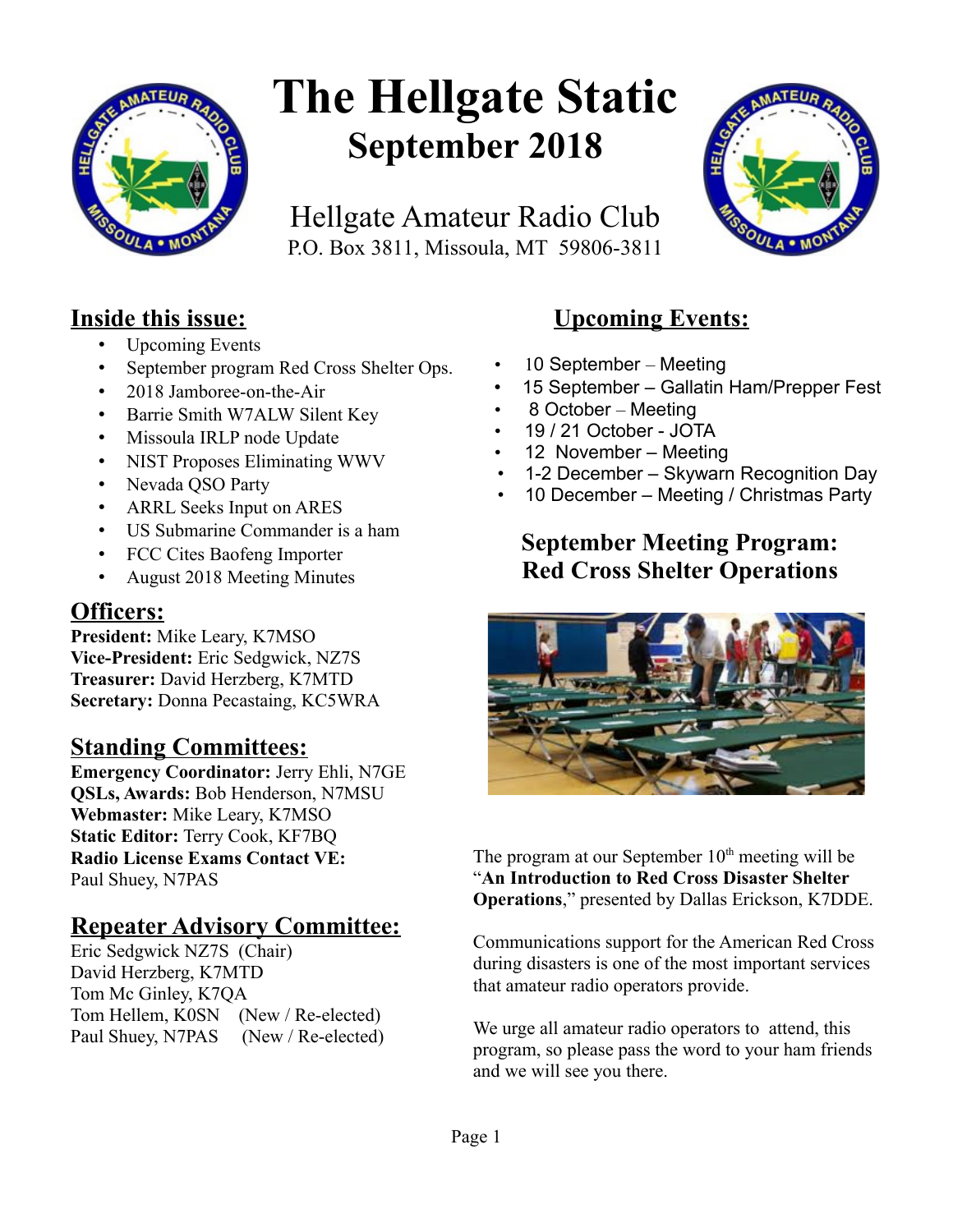# **Coming in October - 2018 Jamboree-on-the-Air**





Jamboree-on-the-Air, or JOTA, is the largest Scouting event in the world. It is held annually the third full weekend in October. JOTA uses amateur radio to link Scouts and hams around the world, around the nation,and in your own community. This jamboree requires no travel, other than to a nearby amateur radio operator's ham shack. Many times you can find the hams will come to you by setting up a station at your Scout camporee, at the park down the block, or perhaps at a ham shack already set up at your council's camp.

#### **Tell Me More**

Scouts of any age can participate, from Cub Scouts to Boy Scouts and Venturers, including girls. Once at the ham radio station, the communication typically involves talking on a microphone and listening on the station speakers. However, many forms of specialized communication may also be taking place, such as video communication, digital communication (much like sending a message on your smartphone but transmitted by radio), or communication through a satellite relay or an earth-based relay (called a repeater). The exchanges include such information as name, location (called QTH in ham speak), Scout rank, age, and hobbies. The stations you'll be communicating with can be across town, across the country, or even around the world! The World Scout Bureau reported that the 2017 JOTA-JOTI had over 1.5 million Scout participants from more than 160 countries.

#### **When Is It?**

Jamboree-on-the-Air is held the third weekend in October. There are no official hours, so you have the whole weekend to make JOTA contacts. The event officially starts Friday evening during the JOTA Jump Start and runs through Sunday evening.

#### **How Can Scouts Participate?**

Contact your local Scout council and see what may already be planned in your area. You can also contact a local ham radio operator or a local amateur radio club. You can find a searchable database of clubs at [www.arrl.org/find-a-club .](http://www.arrl.org/find-a-club) This website is operated by the American Radio Relay League, the national association for amateur radio, which is cooperating closely with the BSA on JOTA and many other activities.

Your local club may be able to direct you to its planned JOTA activities. These can include ham stations set up at camporees or other events. Or, if there are no planned activities, you can either work with them to get something set up or arrange to visit a local radio operator's ham shack at a scheduled time to participate in JOTA.

**How Can I Participate as an Amateur Radio Operator?** HARC will be participating with a station set up at Fort Missoula. This is a fun event and we will operate HF, VHF and DMR this year. Contact Eric NZ7S.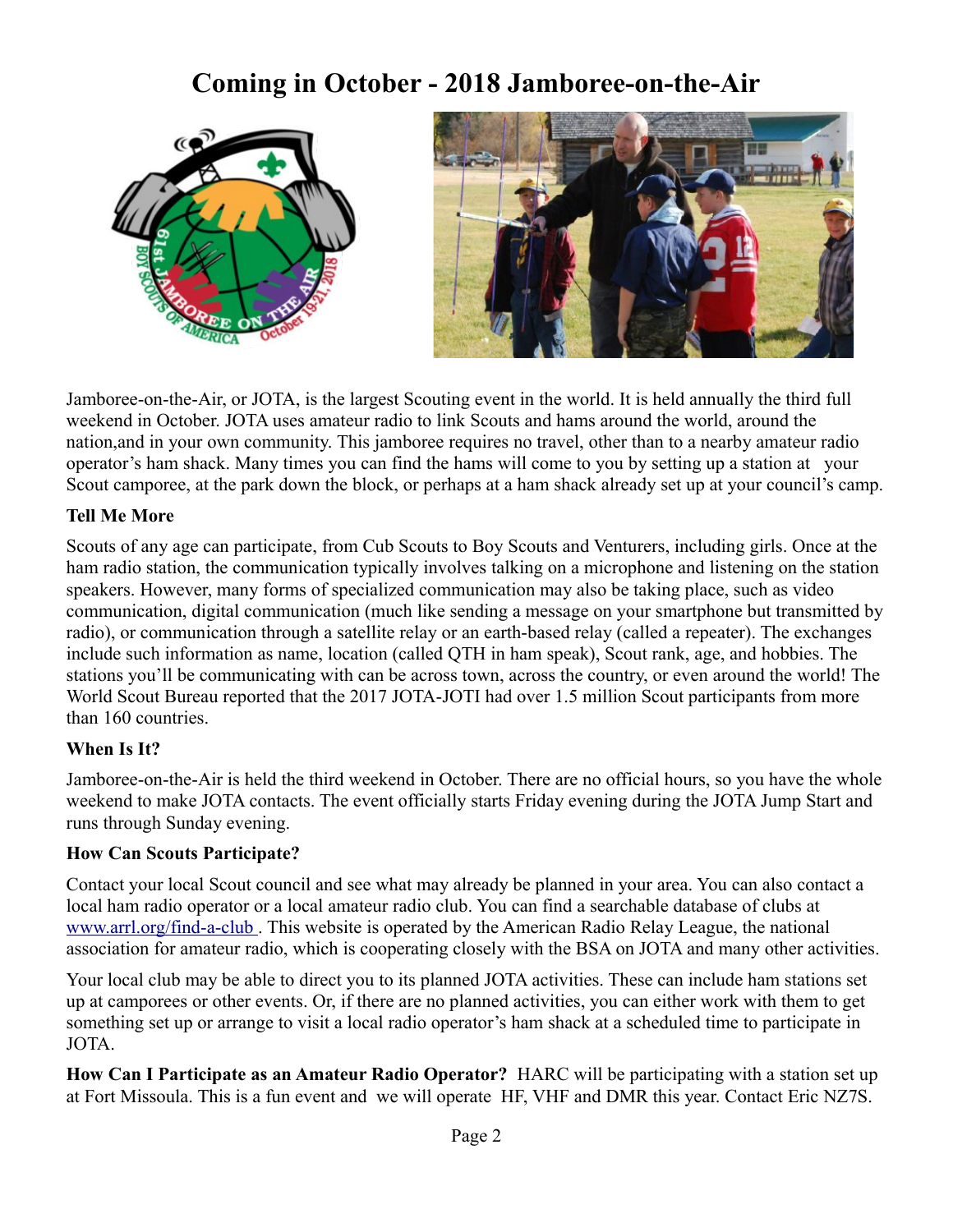#### **Barrie Smith W7ALW Silent Key**

Barrie Smith W7ALW, passed away at home from lung cancer on Aug. 3, 2018.

He was born on Sept. 30, 1936, in Regina, Saskatchewan, to Ralph and Violet Smith. He spent his early years in Victoria, British Columbia. The family moved back to the states and settled in Spokane, Washington.

Barrie compared living in Spokane to the movie American Graffiti. He began his lifelong love of Corvettes in high school and he owned Corvettes for the rest of his life. He enjoyed street racing until the end.

He was an avid Ham Radio operator. He started transmitting when he was in junior high and W7ALW was his call sign. He built much of his gear and used technology to the fullest. Barrie lived on Ben Hogan Drive and his antenna farm was impressive. Among other pursuits Barrie operated six Meter EME. Other hobbies were photography and gardening.

He took his love of technology and creative spirit and combined them for his lifelong career in photo processing. He moved to Missoula with his first wife Patti in 1967 and purchased his first business. He named it Color Processors Inc. His son Evan was born in 1968. Barrie single-highhandedly built the business to the point CPI was processing film for five states with a fleet of delivery trucks and running 24 hours a day processing thousands of rolls of film a day. He even met his wife Rhonda while she was working for him. In 1986 they opened Yellowstone Photo. For over 40 years they worked together, played together and loved each other.

He said he would never retire but due to health issues and digital photography he retired in 2013 at the age of 76.

In lieu of a formal service, have a gin and tonic, gun your motor at the stop light and live life your way.

As an expression of sympathy, memorial contributions may be made in Barrie's name to Camp Mak-a-Dream.

## **Missoula IRLP Node Update**

The KC7TIG Missoula IRLP node # 3929 has been moved to 445.460 MHz (simplex) with 100 Hz tone. The node is located at the home QTH of Jerry, N7GE.

IRLP, or the Internet Radio Linking Project is a VOIP (Voice Over Internet Protocol) service that allows repeaters and simplex nodes to link via the Internet. Unlike Echolink, which uses a software and web based interface to utilize the connected repeaters, the IRLP interface is purely radio to radio. The Internet is only used to make the connections between the repeaters.

IRLP is surprisingly easy to use, to connect to an IRLP enabled repeater you use the key pad on your radio to transmit the DTMF tones of the node or reflector number you wish to connect to. You'll receive an audible announcement when connection is made. To drop or disconnect from a node, you press '73' on your radio's keypad.

Dave, K7MTD uses the node frequently and can answer questions about its operation.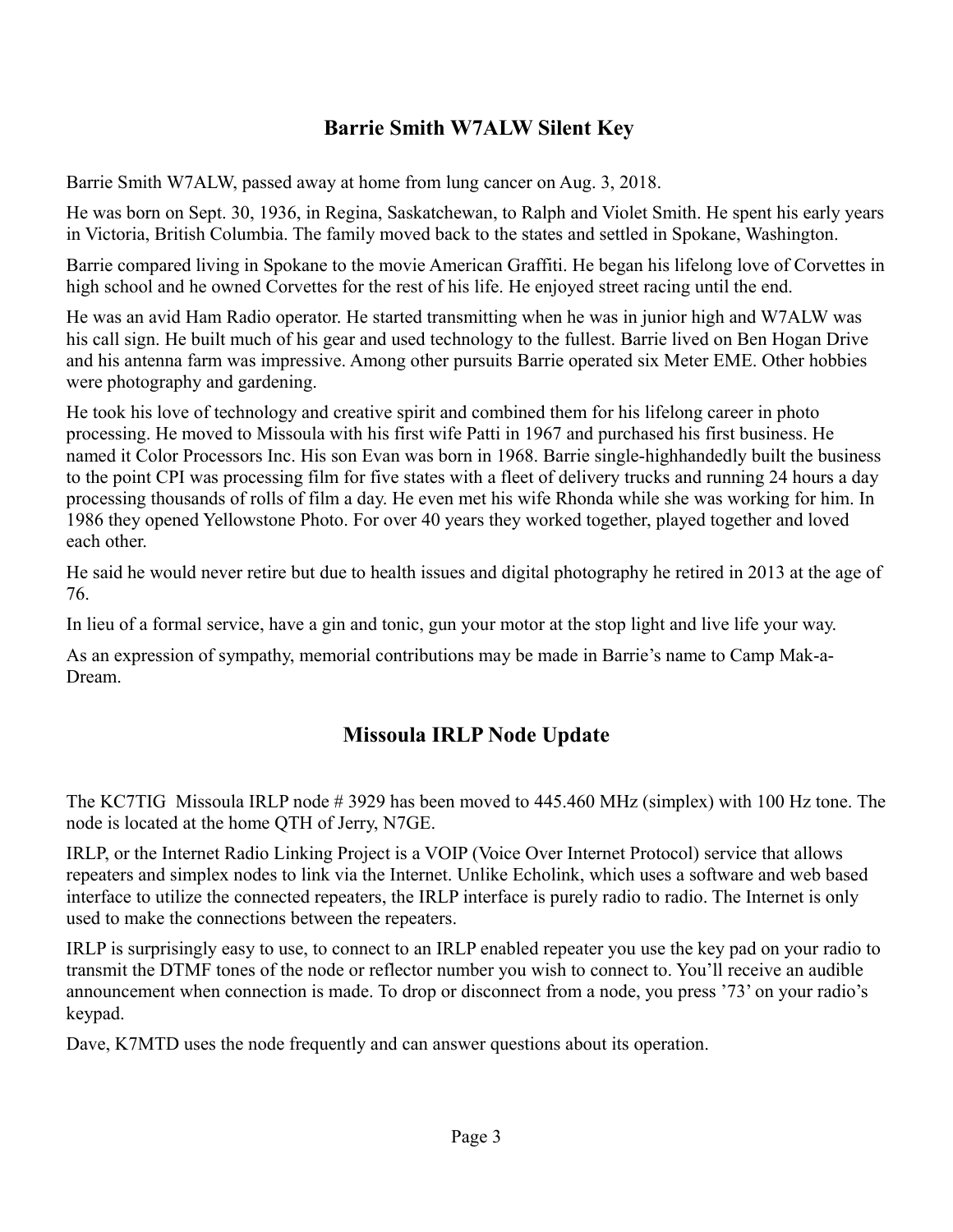#### **2019 NIST Budget Eliminates WWV and WWVH**

The National Institute of Standards and Technology (NIST) FY 2019 budget request includes shutting down "NIST radio stations in Colorado and Hawaii" — in other words, WWV and WWVH. Radio amateurs, HF listeners, and others around the world routinely make use of the time and frequency standard signals, which also include propagation information. NIST said eliminating funding currently "supporting fundamental measurement dissemination" would include putting WWV and WWVH off the air for a saving of \$6.3 million. The NIST FY 2019 budget request for efforts related to Fundamental Measurement, Quantum Science and Measurement Dissemination is \$127 million, which, the agency said, is a net decrease of \$49 million from FY 2018 levels. The Administration's overall NIST budget request is more than \$629 million.

## **Petition Drive to Save WWV/WWVH** – Sept. 15 Deadline

The National Institute of Standards and Technology (NIST) has eliminated funding for the continued operation of time/frequency standard stations WWV and WWVH in its Fiscal Year 2019 budget.

Tens of thousands of radio amateurs and other users of the shortwave spectrum rely on these stations as sources of accurate time and precise frequency measurement, as well as a wealth of propagation data. (WWVB, on 60 kHz, which provides time data for so-called "atomic clocks," would continue to be funded.)

**Two petitions have been started** on the White House's "We the People" petition site calling for restoration of funding for these two essential radio stations. **Each needs at least 100,000 electronic signatures by mid-September** to generate a response from the White House.

#### **The petitions can be found at:**

[<https://petitions.whitehouse.gov/petition/maintain-funding-nist-stations-wwv-wwvh>](http://r20.rs6.net/tn.jsp?f=0015oWYePADccoU0PBYBaujK2jHyb2oMGCMGCrf5-dV3Oy7Iaq-3z9g4-wI_7VdRtHlpE2-9bU5MWBdh7EJjXHyXfhCJmBipNfkVj7J927pWLglx6X1tqGFdxISlBUxnlMCXjLieqC4VNV5PU5Zg9vrsRAEkPiDMizycd0Bc2azkjsparx_KgzCalPWGlwVIv7A4OiluirkwmHGclEhKukagvdYWU6VaWJE&c=OqunUDrdhvYoXzRrFmDZp_C8LE_QJ9grGX0oLOfkqor3eBmceNQikA==&ch=R788-2YaPybNe3XE5f5da5KvOfSHh3GYJDPYxgQ0o57-j2Sd3d-bGw==) (As of now, needs just over 90,000 more signatures by September 15)

[<https://petitions.whitehouse.gov/petition/maintain-funding-nist-stations-wwv-wwvh>](http://r20.rs6.net/tn.jsp?f=0015oWYePADccoU0PBYBaujK2jHyb2oMGCMGCrf5-dV3Oy7Iaq-3z9g4-wI_7VdRtHlpE2-9bU5MWBdh7EJjXHyXfhCJmBipNfkVj7J927pWLglx6X1tqGFdxISlBUxnlMCXjLieqC4VNV5PU5Zg9vrsRAEkPiDMizycd0Bc2azkjsparx_KgzCalPWGlwVIv7A4OiluirkwmHGclEhKukagvdYWU6VaWJE&c=OqunUDrdhvYoXzRrFmDZp_C8LE_QJ9grGX0oLOfkqor3eBmceNQikA==&ch=R788-2YaPybNe3XE5f5da5KvOfSHh3GYJDPYxgQ0o57-j2Sd3d-bGw==)

(As of now, needs over 98,000 more signatures by September 17)

*CQ* urges its readers and friends – and anyone else who finds value in the continued operation of WWV and WWVH – to sign one or both petitions and to contact your representatives in Congress to explain the need for these stations to continue to operate. Congress has the last word on the federal budget and can modify department proposals as it sees fit.

From CQ Ham Radio.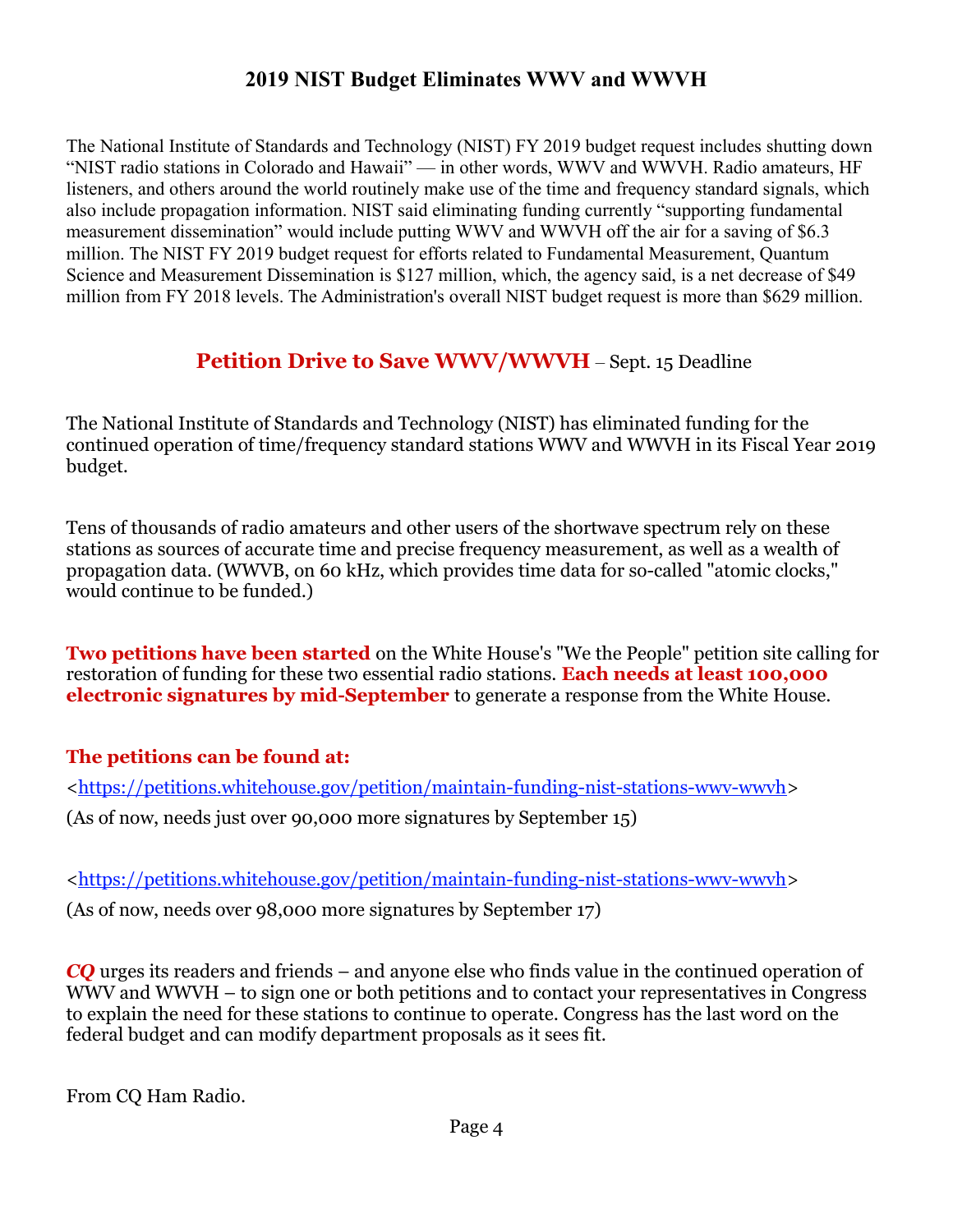# **Nevada QSO Party**

The New Improved Nevada QSO Party in October!

The Sierra Nevada Amateur Radio Society is proud to present the Nevada QSO Party which will be an annual event on the second full weekend in October. This year it will start at 2000 hours Nevada time (PDST) on Friday, October 12 (0300z 10/13/2018) and run until 1400 on Sunday, October 14 (2100z 10/14/2017)

The objective of this contest is to activate and work all 17 of the counties in Nevada. Nevada stations will work anyone, anywhere, and out of state stations will work Nevada Stations. All stations may be worked on the three different modes for up to three times on each HF band and only once on the VHF+ frequencies. Rovers in Nevada can be worked again when they change counties.

The state of Nevada is one of the rarest U.S. States on the air. Be sure to work Nevada in the upcoming Nevada QSO Party; it will be helpful you when going for ARRL WAS (Worked All States award) and other awards like grid zones and counties.

The VHF+ band will consist of all legal frequencies from 50 MHz up to 1300 MHz. In order to bring a lot of new hams into contesting, we are allowing the use of repeaters on these frequencies. There are linked systems which will allow out of state contacts. All modes will be allowed with the exception of the WSJT modes.

On the HF side, Phone, CW, and Digital modes will add multipliers to the QSO points. All conversational digital text modes are allowed with all counting the same. Currently, the WSJT modes do not have a contest exchange message that is handled as a valid regular message, so those modes are not allowed. (This may be changed if this is added to the WSJT program in the future)

Logging software from N1MM will have the ability to work on this contest. For those that are using paper and pencil or some other logging method that does not produce a Cabrillo file, we also have the WA7BNM Cabrillo log maker which will allow you to build a Cabrillo file. All entries over 10 contacts must submit an electronic Cabrillo log.

We also have a sign-up form to allow stations to sign up for the counties which they will activate and what modes they will be using. We are going to try and get operators out in all counties and have all modes covered. Please use this form if you are going to be operating in Nevada.

The Nevada QSO Party website is http://nvqso.com/ Complete rules are listed under the "Rules" tab and please read the FAQs for additional information. Information is subject to change on the website so be sure to check back regularly. Please visit this site often and pass the word onto your friends!

#### **ARRL Board of Directors' Committee Seeks Input for Proposed ARES Strategic Plan**

Following up on an ARRL Board of Directors directive at its July meeting, the Public Service Enhancement Working Group (PSEWG) has contacted all ARRL Section Managers (SMs) and Section Emergency Coordinators (SECs) seeking comments and suggestions regarding the proposed *[ARES Strategic Plan](http://www.arrl.org/files/file/Media%20&%20PR/ARES/ARES%20Strategic%20Plan%20-%20final%20-%20PSC.pdf)* (attached link), via an online form. The deadline is October 31, in order to give the PSEWG sufficient time to review the comments and suggestions, formulate any necessary revisions, and submit the revised document to the Board for consideration at its January meeting.

Created in 1935, ARES has undergone very few changes over the years, while the agencies ARES serves have undergone many. The PSEWG evaluated the ARES program for 2 years and drafted several proposed enhancements aimed at updating the program.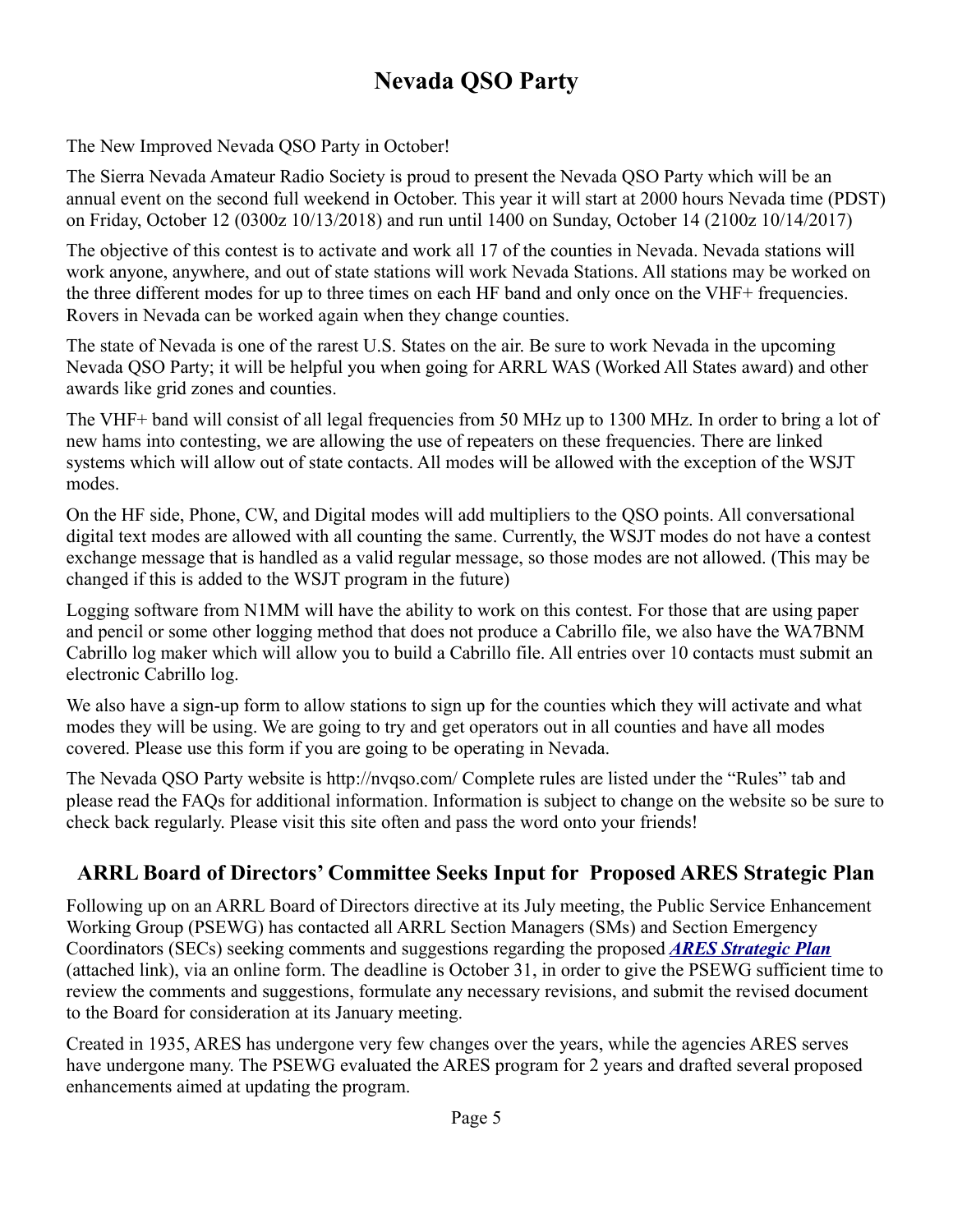#### **New US Submarine Forces Commander is Radio Amateur**

US Navy Vice Admiral Charles A. "Chas" Richard, W4HFZ, assumed command of US submarine forces during a change-of-command ceremony on August 4, held aboard the submarine USS *Washington* (SSN-787). He assumed command from Vice Admiral Joseph Tofalo. An ARRL Life Member, Richard, 58, is wellknown in the AMSAT and APRS communities. He had been serving as the deputy commander of US Strategic Command at Offutt Air Force Base in Nebraska.

A radio amateur since 1974, Richard said on his profile that he is active on 6 and 2 meters, as well as on HF when the VHF bands are closed. He also enjoys digital satellite operations. Richard has been on active US Navy duty since 1982.

#### **FCC Cites Baofeng Importer for Illegally Marketing Unauthorized RF Devices**

 The FCC has issued a Citation and Order (Citation) to Amcrest Industries, LLC (formerly Foscam Digital Technologies, LLC), an importer and marketer of popular and inexpensive Baofeng handheld transceivers, alleging that the company violated FCC rules and the Communications Act by illegally marketing unauthorized RF devices. The FCC asserts that Amcrest marketed Baofeng model UV-5R-series FM handheld radios capable of transmitting on "restricted frequencies." The Baofeng models UV-5R and UV-5R V2+ were granted an FCC equipment authorization in 2012 to operate under Part 90 Private Land Mobile Radio Service (Land Mobile) rules.

"Under § 2.803 of the Commission's rules, an entity may not market a device that is capable of operating outside the scope of its equipment authorization," the FCC Citation said. "RF devices that have been authorized under Part 90 rules, such as the model as issue, must operate within the technical parameters established in those rules."

#### **New Brandmeister (DMR) Talk Group Policy**

Over time we have received requests for people wanting talkgroups and never using them. Some last 30 days and no more use. From this point on if you want a talkgroup you need to use your personal dmr id as a talkgroup. It must show activity over a 60 day period. After that time you may request a talkgroup and the bmusa team will review your request and get back to you.

If you need a place to run a net, don't forget about talkgroups 31001 and 31002.

[https://www.facebook.com/groups/BrandmeisterNets/](https://www.facebook.com/groups/BrandmeisterNets/?fref=mentions&__xts__%5B0%5D=68.ARC3Ebl0b-Xvm4dfJ9CxOXTUfLZmFAuG1penC9_U1DAvtc-6erqq7r95HOoAlo1O6L0rksKAOHqYDZQar-uFBtTJAiyeAlPtaAbXYlD19RZnsCz7w4Ob1LPXjqB5z0JIwP17nXwrAVOK5DpQ5D9HWDbjevNKuEgXu_8bvHXpRGtL7_J2GKpIk1XD6w&__tn__=K-R)

By Corey Dean, N3FE, Brandmeister Master Server Sysop.

#### **HARC Membership and Attendance Drive**

We have lined up programs for the upcoming meetings, and hope that as many members and visitor as possible attend them. Please make plans to attend, and invite your amateur radio friends.

Let Mike K7MSO, or Eric NZ7S what you would like to see at our meetings. Programs, classes or workshops that could make meetings more interesting and attract new members.